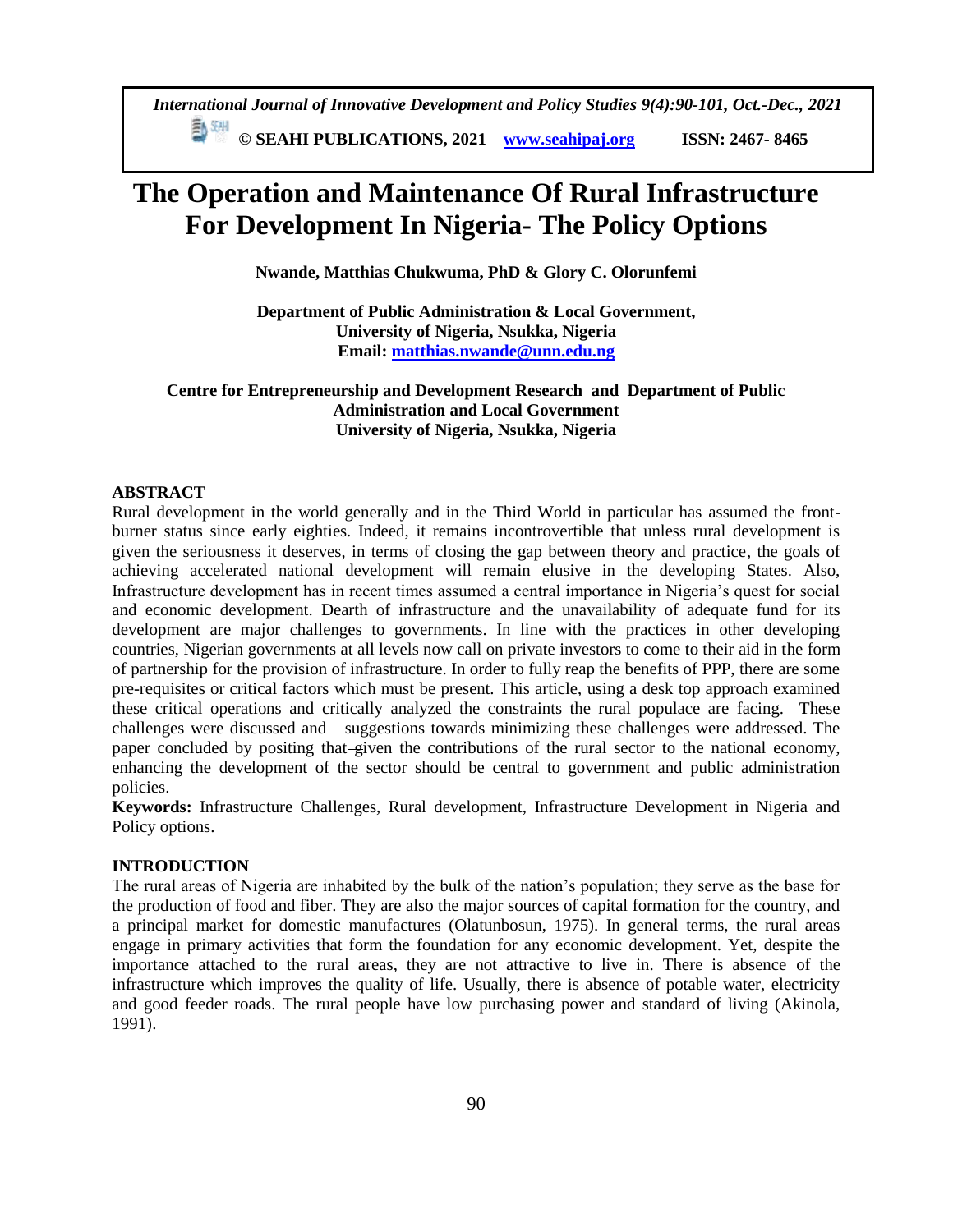In this respect, Ezeah (2005:3) specifically observed that:

The Nigerian rural areas are neglected areas, even though social amenities are also not adequate in some urban areas. The situation in the rural areas is far worse and many communities lack basic amenities like good roads, markets, electricity, pipe-borne water etc.

In the same vein, Abonyi and Nnamani (2011: 255) noted that:

Today, rural poverty persists in Nigeria despite the prosperity created by the country's oil wealth and this is evident in the difficulty experienced by manyin satisfying their basic needs for food, water and shelter. Lack of these basic needs has held rural development in Nigeria to ransom.

Indeed, Abah (2010) observed that the most evident display of Nigeria under development condition is the rural areas and that the deplorable condition of the Nigerian rural sector is emphatic. Very curious and worrisome still is that even the few policies and programs initiated and implemented by government over the years have not resulted in meaningful enhancement of the development state of the rural areas in Nigeria (Ezeah, 2005). These efforts had among others, included the institutionalization of the local government to serve as an agent for enhancing rural development, the establishment of the Directorate of Roads and Rural Infrastructure (DFRRI) to enhance infrastructure development in the rural areas, the establishment of River Basin and Rural Development Authorities, the establishment of Rural Water Scheme, the establishment of rural electrification scheme, the establishment of Better Life for Rural Women Programme, the establishment of National Directorate of Employment (NDE), the establishment of Millennium Development Project through Rural Infrastructure, the establishment of Rural Banking Programme, Community Banking (defunct) and Micro Finance Banking to enhance the availability of financial services to the poor, low income earners and the rural dwellers (Ajadi,2010).

Water supply in the Nigerian rural areas has also been discovered to be grossly inadequate and with the spread of water borne disease increased by the accompanying poor sanitary conditions (Ele, 2006). Abah (2010) observes too that rural areas in Nigeria is also characterized by depressingly meager annual per capital income, poor livable houses and various forms of social and political isolation. In summary, there is apparent lack of development in the rural areas of Nigeria as reflected in the near total lack of basic infrastructure, and social services. In Enugu state of Nigeria, for instance, a survey of the development needs of the 471 communities in the state as at 2009 revealed that 385, 342, and 304 rural communities lack access to accessible road, portable water/borehole and cottage hospitals respectively (Enugu state, 2009 cited in Ugwuanyi & Chukwuemeka, 2013).

Attempts at solving the rural problems had been the concern of the governments over the years, e.g. Operation Feed the Nation (OFN); the National Accelerated Food Production Programme (NAFPP) and the Directorate for Food, Roads and Rural Infrastructure (DFRRI). The contention of the policy makers is that rural infrastructure, if adequately provided, can enhance the quality of rural life. However, it is assumed that the rural people have benefited very little from most rural development programmes.

#### **Conceptualizing Infrastructures**

Infrastructure development is one of the bases of assessing the achievements of various countries in the world. The Infrastructural report of Nigeria just most third world countries is nothing to write home about. The housing situation is in a sorry state both quantitatively and qualitatively (Agbola, 1998; Ajanlekoko, 2001; Nubi, 2000; Onibokun, 1996; Oyedele, 2006). Most infrastructures are now decayed and need repair, rehabilitation or replacement.

According to Diri (2013) infrastructure development in democratic governance is more challenging because of the accessibility of people to government and it involves identifying the right project, carrying out feasibility and viability studies and embarking on physical development of the project. The challenges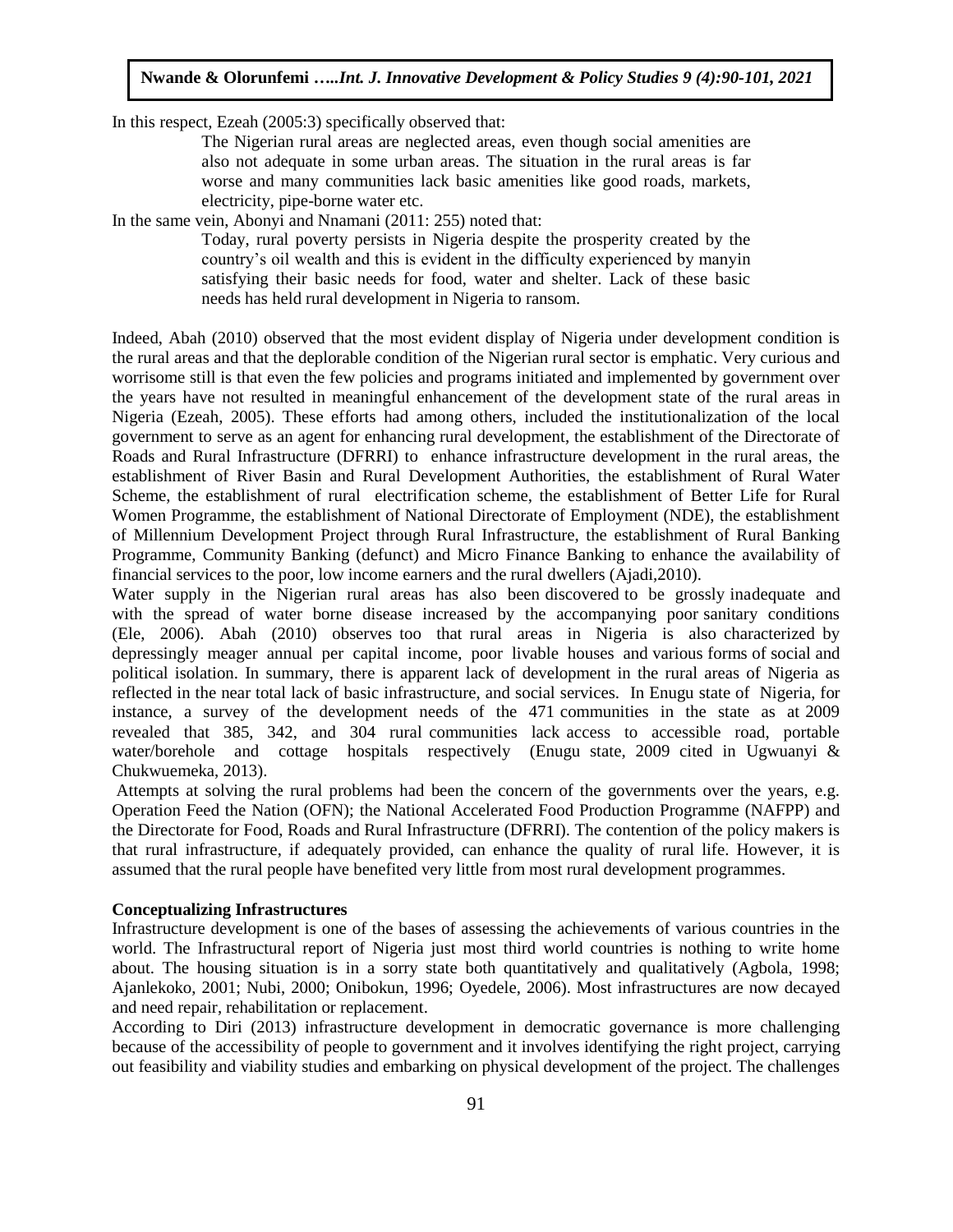are numerous and include finance, technology for development, maintenance and design. The challenges also include quality requirements of projects to meet international standard and to be sustainably developed.

He emphasized that Nigeria's lack of basic infrastructure to facilitate sustainable development and trade – both regionally and globally – and to ensure competitiveness is already known by all. In particular, for the large number of local governments, especially the rural ones, the dwellers produce have no access to markets and are not stored, hampered by weak transport and energy infrastructure.

In a report titled, Governance for the Millennium Development Goals: Core Issues and Good Practices, the 7th United Nations Global Forum on Reinventing Government, Building Trust in Government held in Vienna, Austria from 26-29 June 2007 it is stated that delivery of basic services in developing countries is fraught with a number of challenges. First, not everyone can access public services, simply because of limited coverage. Education, health and water supply facilities may be located far away, making access very difficult if not impossible. This is particularly the case in rural areas. Also, women, in particular, suffer more because of lack of proximate services as they are the primary caregivers for the family and organizers of their households. Second, even if facilities are accessible, the quality of service may be so poor as to be practically non-existent – schools without teachers and supplies, health facilities without doctors/paramedics and medicines and water taps without water constitute familiar examples in most developing countries. Third, there may be barriers to access services for some in society. These may be financial (inability of the poor to afford to pay for services), legal (poor peoples' lack of required legal documentation, e.g. birth certificate, residency certificate, work permit etc.), and socio-cultural (traditions inhibiting participation of women, migrants or people from a low caste).

In response to these issues, governments need to rethink service provision. In a more specific manner, the report pointed thus:

> One possible roadway is to broaden the range of service providers by including the "nongovernmental sector," for example CSOs and the private sector, in service provision. Another is to decentralize service provision to lower tiers of government, thereby bringing both government and the provision of services closer to the people (United Nations, 2007: 26).

Meanwhile, Ikpi (1997) further observed that the state of infrastructure of any state is directly related with the quality of life. "According to recent statistics, the quality of life for most people in Africa appears to have either not improved or only done so marginally. This situation arose from the misrule of early leaders most of whom spearheaded the struggle for independence" (Eregha, 2007). The horrible state of affairs in Africa led to untold devastation of economies in the continent; people had to live below the poverty line with food insecurity, no shelter to accommodate them and no medical or educational facilities to give them some hope for the future. In each case, the oppressive conditions in which they lived with no basic infrastructure led these people to evolve gradually into a class of disgruntled citizens desperate for change. In almost all cases, the military provided the answer by way of coup d'etat that toppled these political classes. Usually, such military governments professed to have come in as corrective regimes that would stay for only brief periods within which they would right wrong things before handing over to democratic governments. These military governments often ended up entrenching themselves in power. In fact, most of them exhibited all the traits of the much vilified early leaders and even more (Ikpi, 1997).

The overriding importance of infrastructure in economic growth and human development was equally on point when African Development Bank (ADB) made infrastructure development a cornerstone in its development agenda with regional member countries (TMSA, 2012). The Bank recognizes that lack of adequate social and economic infrastructure is one of the key constraints to short- and medium term poverty reduction in Africa, and has thus been a major force in private and public sector infrastructure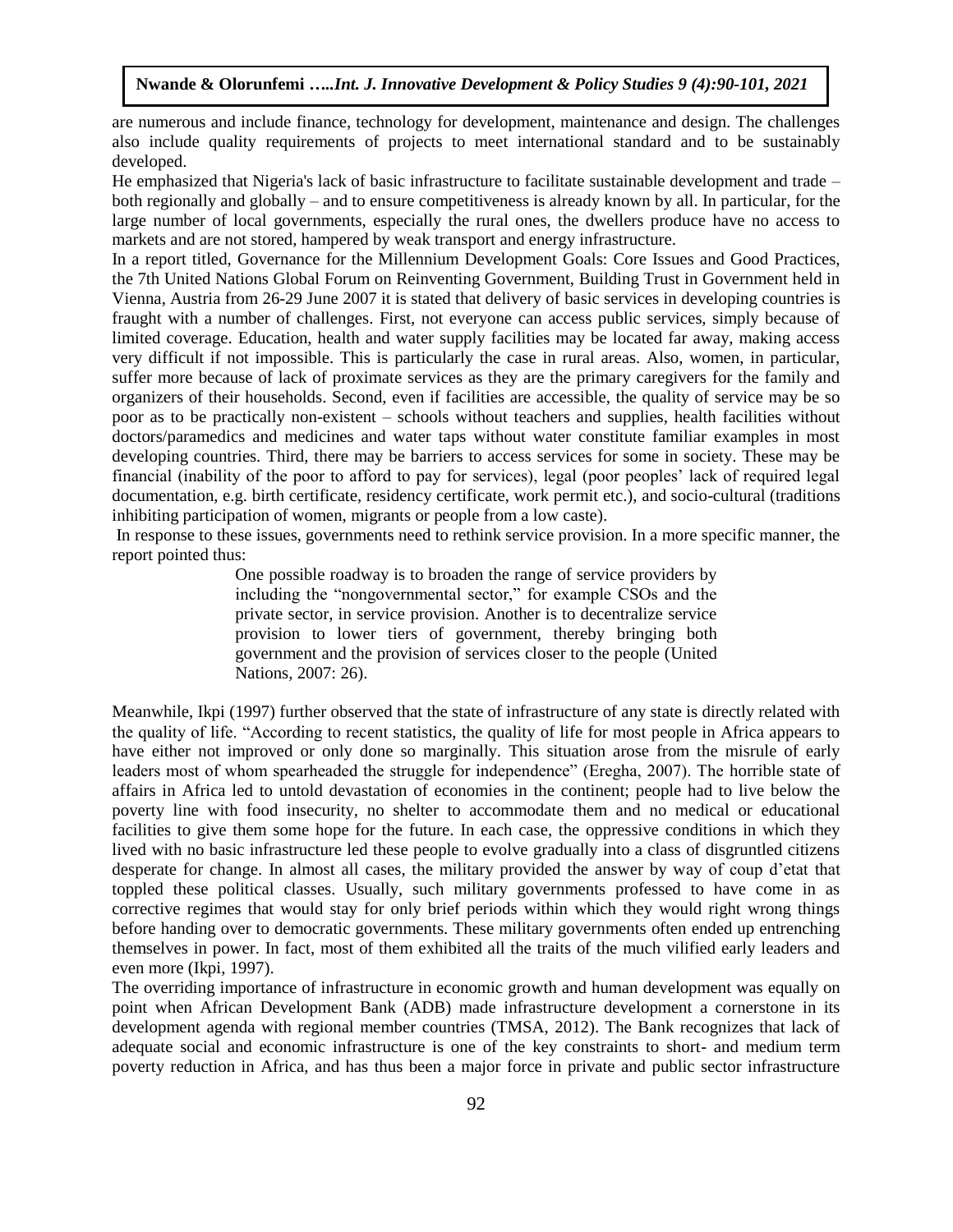development through the provision of financial and technical resources. At the same time, the Bank recognises the increasing importance of governance for infrastructure development and has made good governance an imperative in its lending and non-lending operations.

There have been considerable changes in the delivery of national infrastructure services across Africa. While Nigeria has improved its telecommunication infrastructural situation, it has not improved in other areas like health, education, airport infrastructures, electricity, housing and transportation. Infrastructure is the medium of production of goods and services and forms the national asset of any nation.

According to Kathmandu Final Workshop Report (2009), infrastructure can help solve our problems: social; health and environment; development; and, economics. A region's infrastructure network, broadly speaking, is the very socio-economic climate created by the institutions that serve as conduits of trade and investment. Some of these institutions are public, others private. In either case, their roles in the context of integration are transformative, helping to change resources into outputs or to enhance trade by removing barriers. Therefore, an improvement in regional infrastructure is one of the key factors affecting the long-term economic growth of a region. The linkages between infrastructure and economic growth are multiple and complex. Not only does infrastructure affect production and consumption directly, it also creates many direct and indirect externalities. It also involves large flows of expenditure, thereby creating additional employment.

A look at the National Development plans of Nigeria from 1975-1985 and other rural development programmes like Operation Feed the Nation (OFN), Green Revolution, River Basin Development Authorities and Agricultural Development Projects emphasized shows there is an unfortunate gap between policy formulation and implementation as the need to tackle the problem of rural underdevelopment among the populace still persists (Enyi, 2014).

Okafor (2003) contributing to the search for viable solutions to the problem of stunted rural development in the Third World opined that the relationship between governance and socio-economic development has become so important that today, the international community (in particular the multilateral financial institutions) recognizes that the correction of the macro-economic imbalances, market reforms and trade liberalization are no longer enough to improve economic efficiency and promote sustainable rural development. The reality of today's world demands that the promotion of good government in all its ramifications should be the essential element of the frame in which the economy can prosper. These ramifications embrace for example respect for the rule of law, enhanced efficiency in and responsibility for the public sector, the reinforcement for the partnership between the private and public sectors and civil society; the enlargement of the mechanisms of decision-making.

Infrastructural facilities refer to those basic services without which primary, secondary and tertiary productive activities cannot function. In its wider sense, infrastructural facilities embrace all public services from law and order through education and public health to transportation, communications and water supply (Mabogunje, 1974 and Kahn, 1979). In other words, infrastructural facilities are elements in the package of basic needs, which a community would like to procure for better living. Kahn (1979) asserts that rural infrastructural facilities can be classified into three main types; namely, **physical infrastructure** – such as roads, water, rural electrification, storage and processing facilities; **social infrastructure** – namely, health and educational facilities, community centres, fire and security services; **institutional infrastructure** which include credit and financial institutions, agricultural research facilities and social infrastructure. It is perceived that the adequate provision of these types of infrastructure will enhance the introduction and adoption of innovations offered by institutional infrastructure.

Nigeria's rural areas are home to the greater proportion of the population. Infrastructural provision in these rural areas is poor especially in respect of road, educational and medical infrastructure. But the rural dwellers are less vocal; therefore, they are more or less neglected. The rural area is characterised by a culture of poverty, as most people still live barely above subsistence level. The paper therefore attempts to inter-alia examine the continuing technocratic reformist behaviour of the Nigerian State in rural development by analyzing factors hindering the provision and sustenance of rural infrastructural facilities.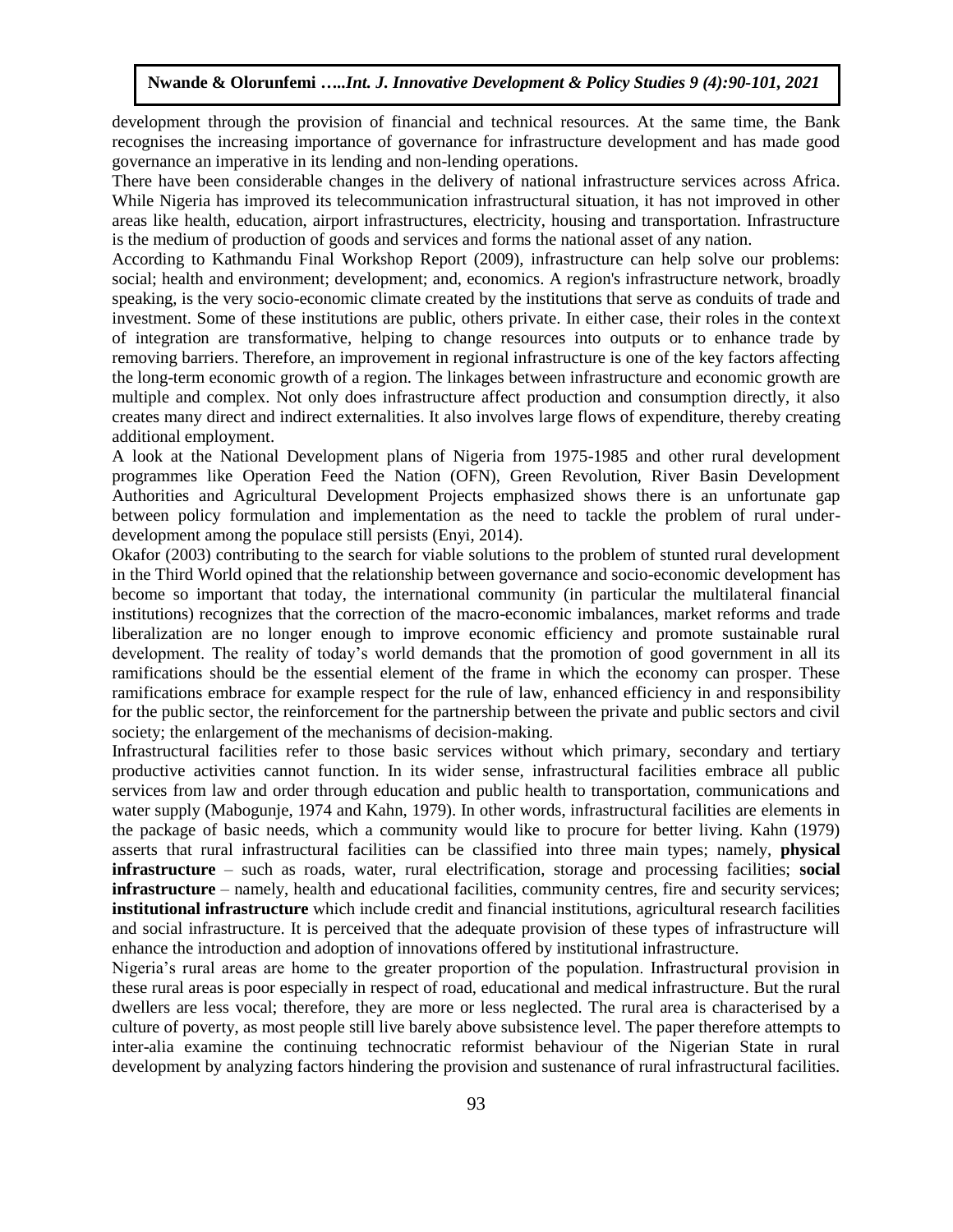It also evaluates the role of the state on issues relating to rural development policy formulation and execution, finance and maintenance. However, a review of the nature and structure of the Nigerian economy will attempt to buttress the persistent urban bias in the provision of bias infrastructures. It is suggested, among other things that since the provision and sustenance of rural infrastructural facilities are crucial in realizing the objectives of rural development, the army of rural migrants must be practically involved, in an integrated approach manner, within the planning, operation and management system. In addition, the facilities to be provided must be relevant to the needs or peculiarities of the environment. Hence, the conventional approach to rural development and debilitating facilities must be transcended to cover a wider spectrum of activities within and between rural and urban communities with the sole objective of raising living standards.

#### **Infrastructural Development and the Rural Areas**

The role of infrastructural facilities in grassroots development and poverty reduction cannot be overemphasised whether in urban or rural environments. McNeil (1993) shows that adequate infrastructure reduces the costs of production, which affects profitability, levels of output, and employment. When infrastructure work productivity and labour increase. When it does not work, citizens suffer, particularly the poor. Thus, economic renewal and societal welfare become postponed or halted.

Rural areas in Nigeria are generally deprived of the basic needs of life such as clothing, housing, medical care, postal communication, education, transport facilities, recreation, neighbourhood amenities, credit facilities and horizon for self-improvement. Studies in Nigeria show a high degree of inequality in income distribution (Modupe, 1986; World Bank, 2007) and in the provision of socio-economic opportunities and facilities between rural and urban areas (Mabogunje, 1977 and Stewart 1985) in which the rural area is less favoured. According to the World Bank (2007), the average per capita expenditure of a poor rural household in Nigeria was one-fifth of the non-poor in 2002. Of the extremely poor, 85 percent lived in rural areas and more than two-thirds of them lived on farms. The infrastructural delivery arrangements at the local level point to the fact that the quality and quantum of infrastructural facilities are far from satisfactory.

One of the factors that explain the appalling conditions of rural infrastructure in Nigeria is the type of administrative and governance arrangements that the post-colonial independence leaders adopted. The arrangements were too centralized. It separated the state structure of governance from the people-oriented institutions. Thus, there was (is) a wide gap between state and society, as different cultural values prevail within the bureaucracy as against the rest of society. Invariably, the public officials became polynormative, and in many cases this translated into normlessness (Riggs, 1962). For instance, after independence, the Nigerian government, confident of the powers and potentials of central government departments to promote and mobilise development, eliminated all opposition to their administration and abolished the three-tier system of local government that had some connections with the indigenous institutions. Thus, the indigenous system of governance that had robust attributes of people-centred democracy was denigrated. Consequently, government attentions were directed at the few urban centres in terms of infrastructures and government edifices, while rural areas were neglected. It has been reported that the majority (90.0%) of the rural dwellers embarked on journey on untarred rural roads and 84.0% of them travelled on bad roads, which consumed more time than necessary. Since time is money, rural roads impoverished the rural dwellers in Nigeria (Akinola, 2003).

The official inadequacy in the provision of basic facilities in rural areas of developing countries is not limited to Nigeria alone. Other countries of the world, especially, developing countries (in Latin America, Asia, and Africa) such as Bolivia, Botswana, Tanzania, Zambia, Kenya, Malawi, Ghana, and Sri Lanka, to mention a few, have their own experiences of rural 'neglect'. A notable experience in these countries is the adoption of self-help techniques by the affected local people at providing the basic facilities in their respective communities. The official inadequacy in the rural sector in Nigeria led the rural populace to revive their old traditions and lay emphasis on collective action and shared strategies to solve problems of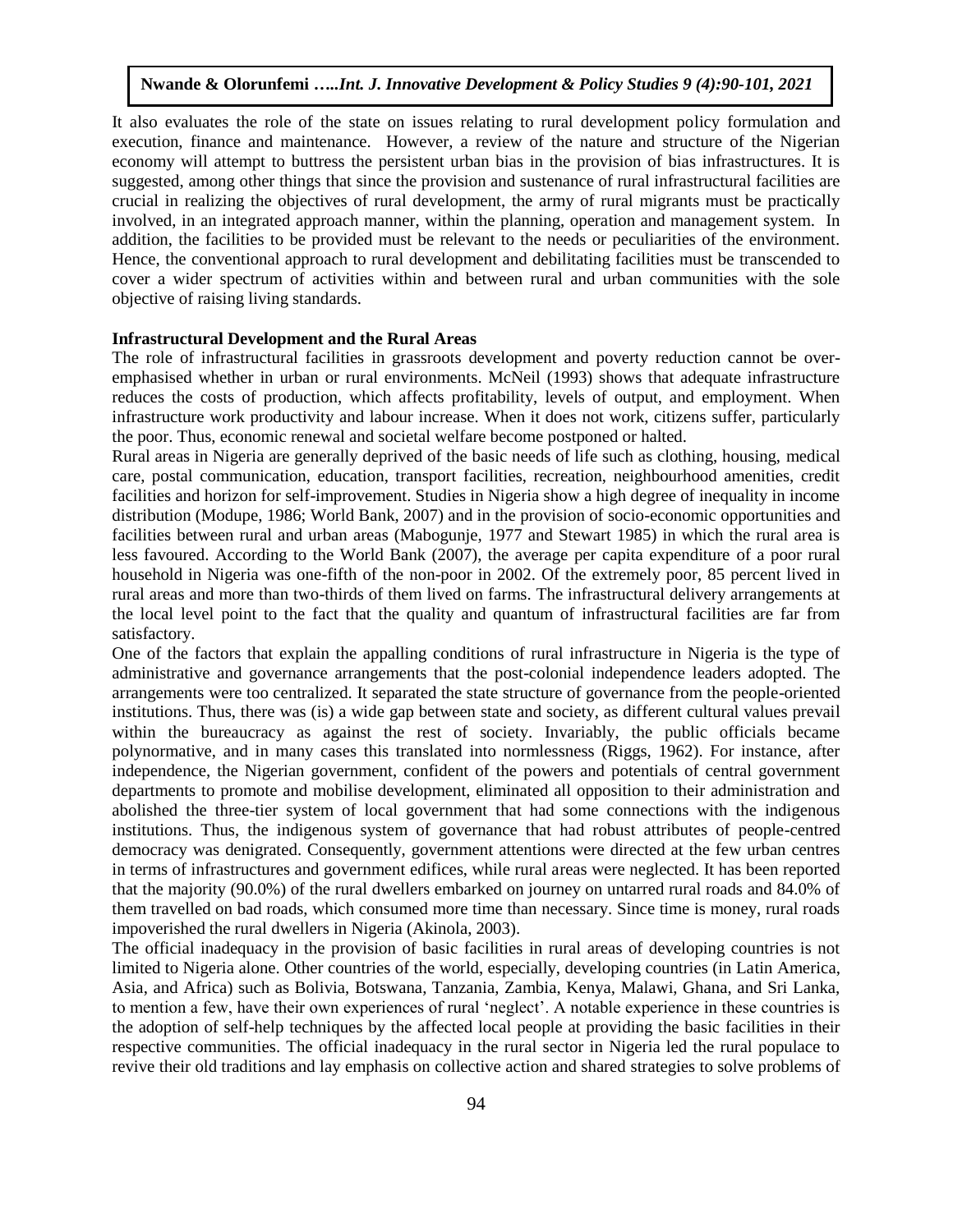infrastructural deprivation. Research findings in Nigeria confirm the achievements of community-based institutions in the delivery of essential goods and services (Olowu *et al*, 1991; Akinola, 1991 and Adedeji and Onigu, 1997).

The incessant and scuttling tend of mass rural migration to urban centers is imbued with attendant socioeconomic and political implications. To a large extent, the high rates of rural-urban migration are therefore a direct result of deliberate state neglect of rural dwellers' socio economic conditions. Problems of population influxes are often accompanied by overcrowding and housing shortages as well as the growth of shanty and squalor settlements at the fringes of urban areas have become issues of great concern. All these are adduced to have constituted fundamental by products of abysmal provision, operation and maintenance of basic infrastructural need in the countryside. This scenario is indeed endemic in all over the under –developed countries.

These problems have therefore increase additional pressures on urban social services such as healthcare system, water supply, waste disposal, transportation and educational institutions. Thus, the growing number of lumpen-proletarians has exacerbated the unemployment rate and dwindled the potentialities of agricultural producers in both urban and rural areas respectively. This inevitably leads to swelling crime rate, political tension, violence and continuing instability (Adedeji and Onigu, 1997).

Our point of departure is that, apart from the poverty problem, the prime factor for rural-urban exodus is the attractions of the infrastructural facilities placed in the latter; and this trend would continue unabated until such facilities are relatively or equitably provided and sustained in the former. Hence, the sustainability of rural development; particularly the provision, operation and maintenance of appropriate rural infrastructures has, over time, eluded the hopes and aspirations created in the minds of the rural folks. But in spite of the efforts to formulate rural development policies by various regimes, their implementations have not yet transcended beyond their written forms or proclamations.

#### **Rural Infrastructures and Rural Development**

Infrastructure facilities consist of three major categories or classes. These categories of infrastructures are physical, social and institutional. The physical infrastructures are composed of transformation facilities consisting of roads, bridges and railways stage facilities made up of warehouse and silos; irrigation and water resources development facilities composed of dams, irrigation, water facilities, drainage etc., siloed conservation facilities and other forms of processing facilities.

The social infrastructures are also divided into different segment, which include health and medical facilities. These consist of hospitals, dispensaries, maternity and health centers. Educational components of infra-structural facilities constitute of primary, secondary and technical schools, vocational and adult educational facilities while rural utilities consist of a wide range of welfare facilities such as water supply, electricity etc.

The components of institutional infrastructures include cooperative societies, farmers' unions , community development programmes/projects through self help efforts, financial institutions like banks, post offices, agricultural research facilities made up of research sub stations, experimental farms, demonstration plants, agricultural extension and training services, marketing crop and animal protection services; post and telecommunication facilities.

It should be noted that the improvement of the status of rural residents is greatly influenced by the type, quality and quantity of infrastructures placed there and with regular maintenance. For example, sources of drinking water, condition of personal hygiene, nature of environmental sanitation, nutritional status, literacy levels and the overall socio-economic condition of the community must be the focus of attention and therefore sustained for a viable rural development.

Thus the reasons why many rural development policies and strategies have failed to achieve their stated objective are largely due to the non recognition and non provision as well as non maintenance of the necessary or appropriate infrastructural facilities that need to be put in place overtime and space (Adedeji and Onigu, 1997**)**. Without the appropriate provision, operation and maintenance of basic infrastructures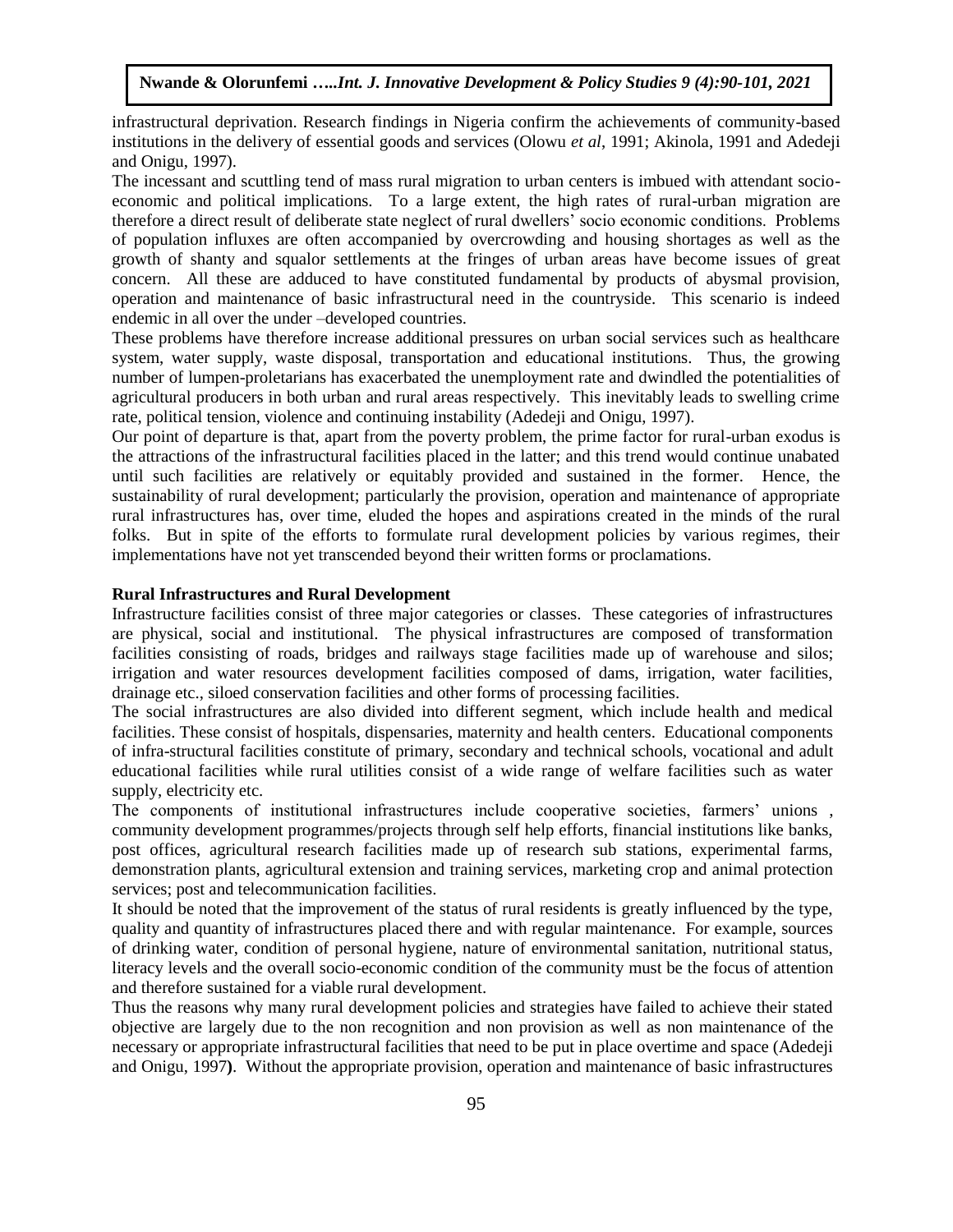therefore, no rural development policy or strategy can stand the test of time. Rural infrastructures are therefore the fundamental ingredients capable of preventing or at least reducing the phenomenal rural urban drift, which is always accompanied with swelling socio economic and political problems.

### **Distribution of Rural Infrastructures**

Rural infrastructures are sine-qua non for any rural development programme to succeed. The distribution, operation and maintenance are other fundamental prerequisites for a successful rural development. Therefore rural infrastructures constitute the necessary components or ingredients for motivating rural residents to be more productive and achieve relative self-reliance and in turn contribute to national development (Modupe, 1986). They also aid and enhance the realization of improved rural life. It is quite noticeable that the distribution of rural infrastructures, over time, has not been equitable and spectacular. The gross disparities and total lack of infrastructures in the rural Nigeria are not therefore unusual features.

This situation in Nigeria is paradoxical and diabolical. Paradoxically, within the midst of abundant resources, poverty reigns high and is on the increase with widening gulf of inequality accompanied by drastic falling standard of living. Consequently, a great number of young, agile and productive rural dwellers, used in an attenuated form, have been transformed and reduced to lumpen proletarians with diabolical undertones. Rural dwellers and migrants to urban areas have borne the brunt of these sufferings inappropriately and are constantly being denied social welfare and other essential infrastructures of all categories.

It must be emphasized that rural communities have remained poor and continued to suffer from inadequate standard of living. Thus, the poverty and deteriorating conditions in the countryside are entirely attributed to the neglect and lack on the part of the government. The popular assumption stressed that for a reversal of a self-sustaining rural development, the policies and strategies must be matched with sufficient capital investment. But despite such capital investments the situation is not ameliorated (Adedeji and Onigu, 1997**)**.

#### **The Economy and Rural Development Policy Options**

The main stay of Nigerian economy is agriculture. Invariably, the predominant activity of rural Nigerians is farming thus constituting the main pedestal of the economy. Agriculture is consequently the major source of income and sustenance of Nigerians in the rural areas notwithstanding the severe strains and stresses the sector has been subjected. The under-developed rural economic productive process has not been transformed. Rural people use simple implements to produce food and cash crops for their smallholding and are therefore the major participants in their own development in their own environment. Other complementary activities that vibrate rural dynamism and diversification and indeed the entire economy range from trading or commercial transaction to small scale industrial enterprises in forms of weaving, food processing, carpentry, carving, pottery etc.

In theory, rural development programme is an approach designed to raise or even change social and economic conditions of rural dwellers. The targeted group is primarily the rural poor who live in abject or absolute poverty. Hence, the basic objectives of rural development strategy are to improve economic and social conditions of rural communities, in an integrated approach, with a view to eradicating poverty (Olatunbosun, 1975). That is why economic policy in the 1970s was generally described as more beneficial to the urban few with intrinsic and swelling economic frustration of large rural masses.

Since rural development programmes cannot be attained through agricultural sector alone, it should be stressed that agriculture is prime in transforming rural areas in symbiotic relations or integrated patterns with other sectors. Therefore, a composite of all embracing programmes for rural development should be integrated towards combating rural poverty.

Policy options for rural development range from one extreme to another with some middle road approach strategies. Keith Griffin has categorized them into technocratic, reformist and radical. The objectives of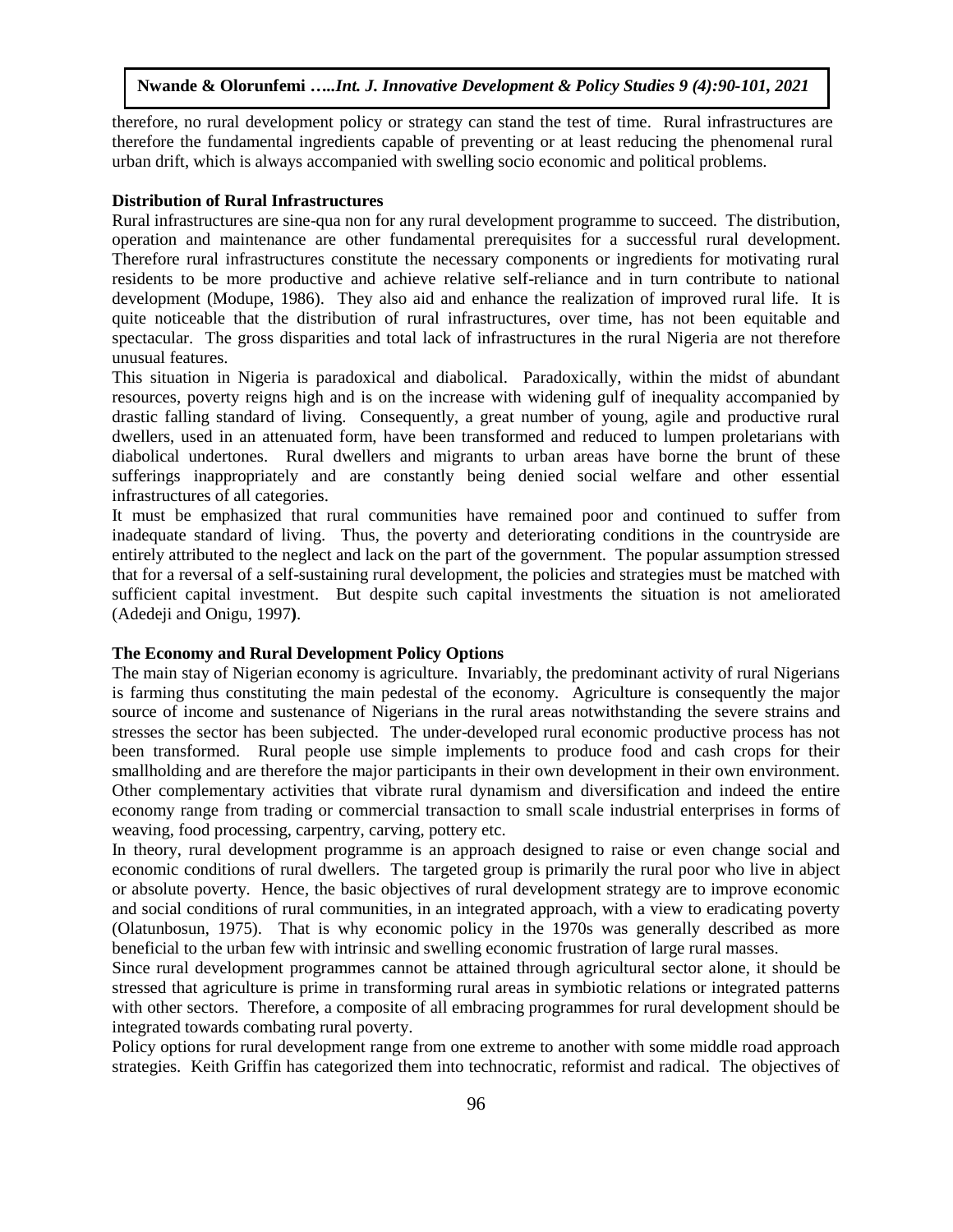technocratic strategy are to increase agricultural output by encouraging framers, make use of imported technology based on the free market forces, steep competitions and dispersed private holdings.

The reformist strategy is characterized by inconsistencies as a result of its eclectic vacillating of policies. The aim of the policy is to redistribute resources to some sections of the community. "Quite often, the reforms are partial, fragmented and incomplete and concentrated in certain regions to the exclusion of others, with the consequence that this style creates a dualistic or bimodal agricultural sector". Thus the beneficiaries include land owning elite, progressive farmers of urban origins like the army and other Paramilitary officers, civil servants, politicians and traditional nobility.

Rural communities provide palpable contrasts, among many other things with urban settlement in the provision maintenance of infrastructural facilities. As the majority of over 100 million Nigerians are residents of rural areas, the rural-urban distribution of infra-structural facilities still exhibits greater imbalance against the predominantly populated rural areas. Thus urban policies and preferences under the pretext of rural development, have continued to flood 'the market days' of budget speeches and other occasions of all levels of government on a continuous basis where slogans like "rural transformation' 'improvement and enhancement of quality of life' 'combating and eradication of poverty' 'a just and egalitarian society' etc. have incessantly become the predominant shibboleths (Adedeji and Onigu, 1997**)**. The phenomenal study of rural setting must intrinsically be linked with the urban social conditions since the former exists in a symbiotic pattern with latter. In other words, the dialectics of rural-urban relationships show that the growth of urban areas and the well-being of the inhabitants automatically dwarf rural setting and dwellers in all ramifications; as problems and deplorable conditions of rural communities are intrinsically or dielectrically associate with urbanization or vice versa.

Many studies tend to justify the lack of provisions of amenities to the majority of people on the perennial socio-economic predicaments of many states emanating from the current international economic order. This tempting international perspective is misleading as the fallacious world economic recessions should not be excused for the persistent or continuing injustice to rural areas in the abysmal provision of facilities despite the enormous growth the economy had attained. To break the linkage of international economic conditions, seemingly regarded to impede an assault on rural poverty, heavy emphasis must be appropriately placed to improve condition of life based on the abundant human and materials resources (Adedeji and Onigu, 1997**)**.

It is important to realize that the paradoxes of the adopted policies and strategies for rural development in Nigeria have only succeeded in hurting rather than pleasing millions of rural communities by officially promoting more social inequality and injustice. To further impinge on the international economic perspective on the provision and sustenance of basic infrastructures in the rural areas, Sandbrook succinctly states that:

> …the poor may more intensely feel their poverty in the urban than the rural milieu. Absolute poverty appears harder for its victims to bear when they are placed, as in cities, to draw invidious comparisons with lifestyles of the consciously well to do (Sandbrook, 1982).

Since agricultural activities constitute the primary, if not the only, rural occupation and source of income, welfare efforts for the rural communities must go beyond the conventional raising of per capital income through the World Bank sponsored Agricultural Development Projects (ADPs), to the reasonable or adequate provision and maintenance of infrastructural needs. Like their urban counterparts, rural dwellers must be provided with all forms of improved and enhanced health and medical needs, good drinking water, good network of passable roads, electricity, schools etc.

However, the traditional approach of rural development, through agriculture, must be shifted from recognizing rural communities as mere food producers where only necessary or selected agriculture implements, inputs or infrastructures are supposed to be provided. Hence, rural folks must be recognized to be equally or equitably entitled to vital things of good life. Sandbrook further shows that: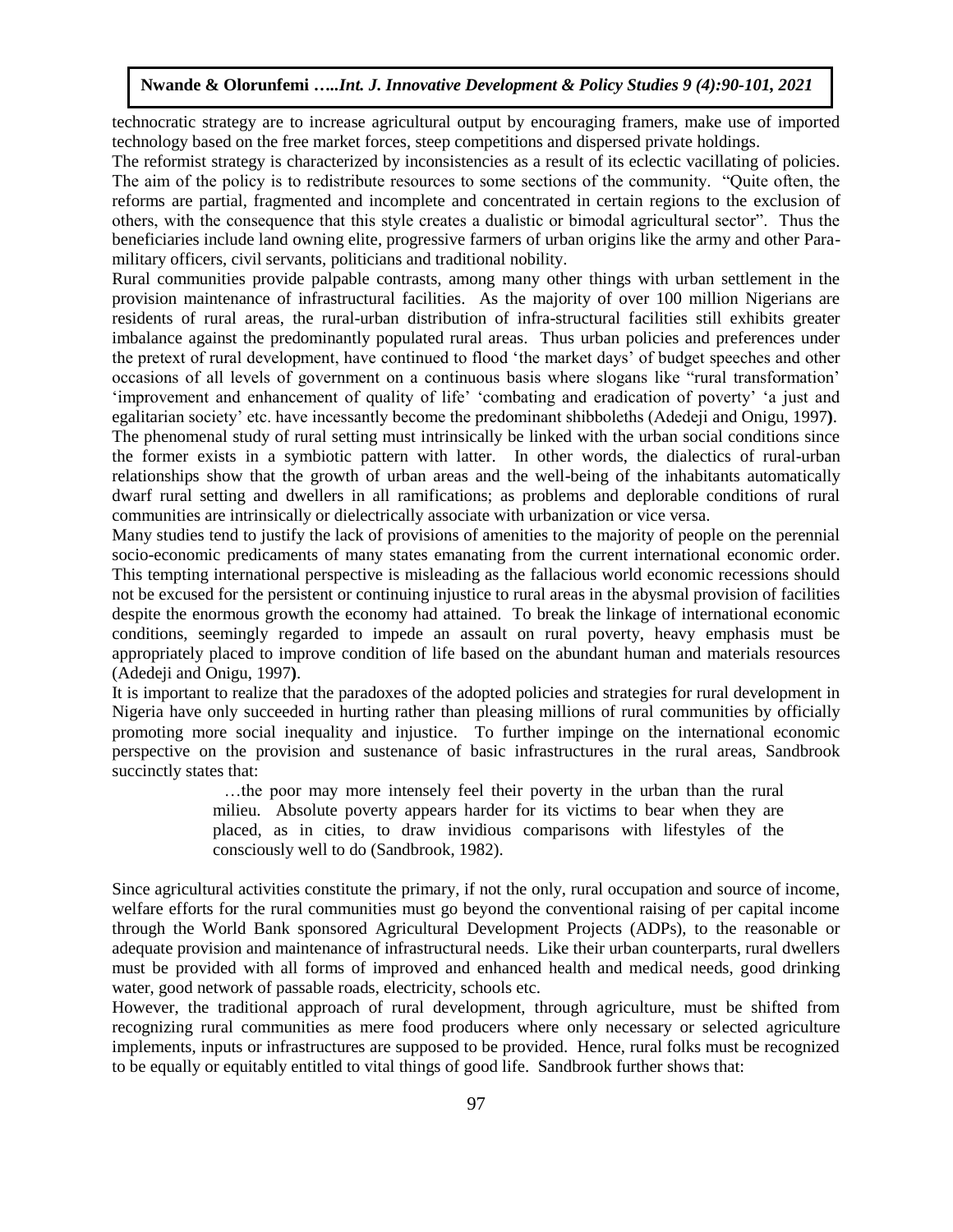…any policies that arguments urban bias is likely to compound the poverty problem. Relevant here is the paradox that efforts to expand urban employment…with stagnant rural areas will increase urban unemployment and under-development, a consequence of stimulating greater migration to the relatively prosperous cities (Sandbrook, 1982).

# **RECOMMENDATIONS**

Rural infrastructures are multi-dimensional and multi-sectoral. In this regard, to attain a high and consistent effort of effectively eliminating factors responsible for perpetual rural poverty and living conditions, all factors of interrelated rural conditions must be taken into their holistic perspectives with an attempt to 'spread-out' resources thinly or thickly into the countryside.

But since agriculture constitutes the main stay of rural life, agricultural infrastructures must form the basic and of the only condition for rural development. It is pertinent to realize that the proportion between 70- 80% of Nigerians the total population lives in the rural areas notwithstanding the rate of rural depletion which has been incessant over time and largely due to lack of infrastructures. The efforts to stem the tide of scuttling rural migration have not been plausible especially in;

(a) improving rural income levels and employment opportunities

(b) providing necessary infrastructural facilities and community services, and

(c) initiated actions geared towards responsible use of rural resources to preserve the environment and improve the quality of rural life.

It should be noted that the Nigeria's failure to achieve a minimum level of income above the 'poverty level' for its citizens has its other corresponding failures in providing minimum health, education etc among others to the rural communities (World Bank, 2007). According to the World Bank, the failure in providing basic needs or infrastructures has kept 40% of the people in the Third World countries in "the condition of 'absolute poverty'- a condition of life so degraded by diseases, illiteracy, malnutrition and squalor as to deny its victims basic human necessities.

Disparities in the distribution of infrastructure between rural and urban areas are palpable. For instance, the distribution of public utilities such as water supplies has been problematic even in urban areas let alone rural. The type and source of water supply in the rural area are deplorable and pathetic (Olatubosun, 1975).

Since good water sustains life, its adequacy and sources are crucial for any community especially in the realization of viable rural development strategy. It is well know that the main sources of water supply for the rural people are the rivers, ponds, streams, shallow wells and the likes, which are highly vulnerable to all sorts of epidemics. Only in very few rural areas are concrete wells found. Pipe borne and boreholes are a rarity in rural communities. It should be noted that poor water supply is more acute than the provision of schools, health centers or hospitals in rural areas.

It should be recalled that the federal government launched the National borehole programme in 1981 with the objective of providing portable water to most rural people in the country. Ironically, the rural populace was not involved in the programme. The entire effort was inadvertently transformed as an exercise in futility. For instance, the operation and maintenance of water pumping machines, fuel etc. where they were provided, could not continue to be sustained. Hence, the noninvolvement of the people in the communities led to the collapse of the entire programme. Politics however, contributed part of its initial failures.

Scarcity and total absence of commercial forms of energy-electricity in the rural areas have also constituted other dimensions of the problems of public utilities confronting rural communities rural energy problems must therefore be tackled so as to boost industrialization, employment and indeed equity. A fundamental success in these efforts would curtail, in great degrees, the phenomenal rural-urban drain.

In Rural areas where primary (or even secondary) schools exist and are attended by pupils, the conditions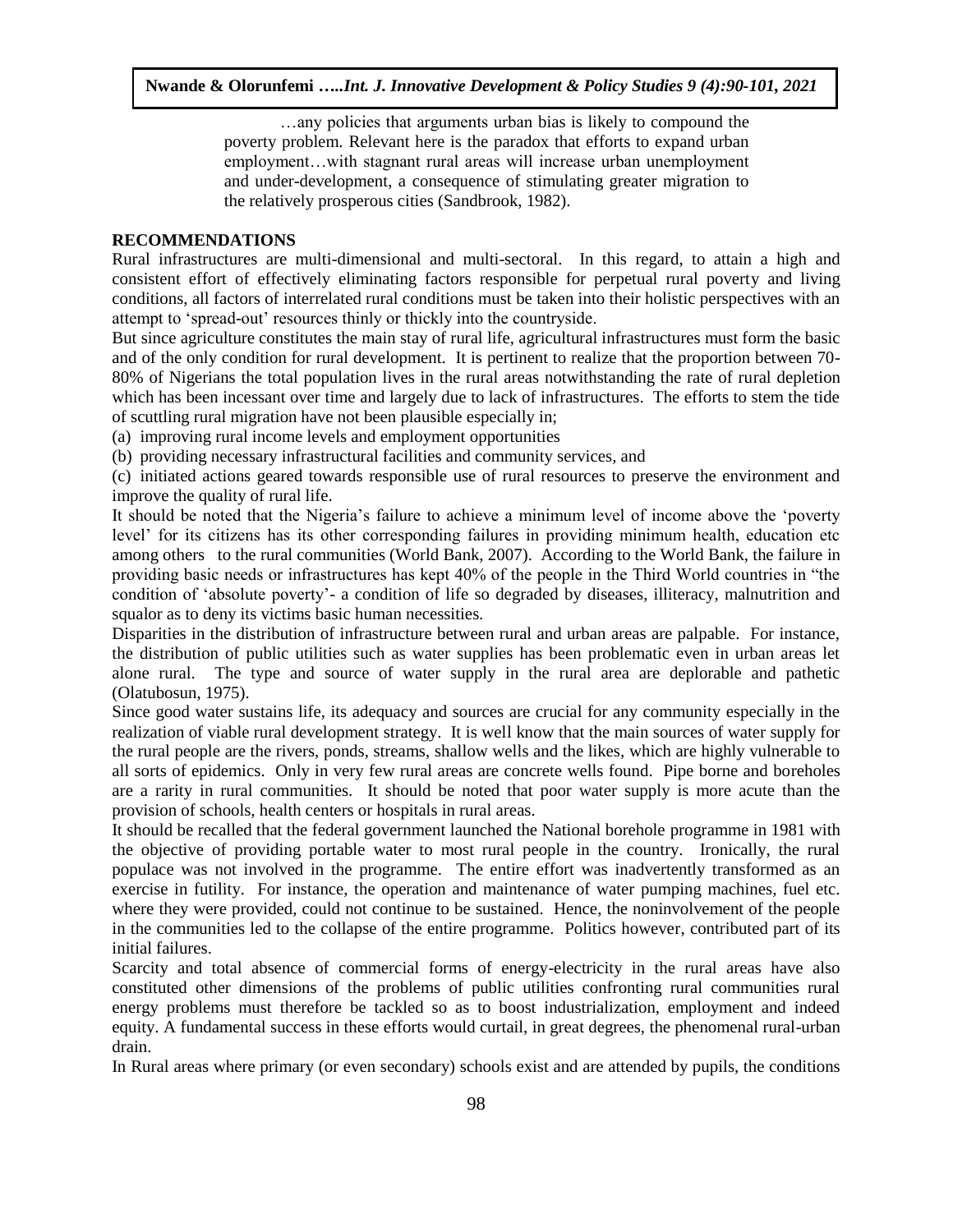of the schools are highly deplorable, congested and without materials to teach and learn. The condition of teachers is in fact worse than the condition of the materials to work with. This is because materials could be obtained, the structure of the schools could be improved or renovated overnight but to resuscitate the condition and change the psych of the teacher would be a Herculean task. However, the teacher-pupil ratio is so large that teaching and learning are constrained if not impossible.

In some places, it is not uncommon to assemble the children under tree shades and pretend to teach and learn. Even in urban areas, bare floored, and over blown roof classes are noticeable with some classes held in traditional "Zauruka" (Ega et'al, 1987). It should be recognized that education is prime in people's well being. For instance health care delivery system for any community cannot be attained without a corresponding educational attainment. Hence, primary knowledge on health education, clean water, mother and childcare, immunization, prevention and control of infectious diseases etc are very vital (Mabogunje, 1977).

Within the purview of rural infrastructures for a sustainable rural development strategy, rural health care system should be seen as constituting a part of the entire processes development. The symbiosis of health, water supply, education, transport, environment, agriculture productivity, rural credit schemes, and electricity as well as the involvement of the people are so integrated that the absence of any one of them would have a serious repercussion on rural development strategy. The popular adage of health is wealth – a healthy society is a wealthy one is very relevant. Invariably, mere absence from disease, pain or infirmity does not suggest a healthy society; people must be free from physical, mental and social disability also.

Hence, for a proper health care system recreation is an important infrastructure that affects health status of individuals. Recreational facilities such as parks, sports centers, T.V. viewing centers among others as well as adequate provision of health centers, drugs and dressings etc. are virtually absent in most of our rural areas and indeed very limited supply in even the urban areas. Hence the indices of distributing of health facilities and materials in their lopsided nature have, despite the scenario expressed in government documents and public speeches, only continued to worsen while structures dilapidate.

# **CONCLUSION**

This paper has attempted to argue that the operation and maintenance of rural infrastructure, within the entire rural development policy in Nigeria are faulted due to the technocratic reformist strategy of the state. Confronted with disparities in the provision of infrastructural facilities or utilities, the povertystricken rural masses have continued to migrate en mass to urban center; thus turning the policy into a colossal exercise in futility.

Hence the key to success to curtail mass exodus and its accompanying consequences in the society, efforts should be geared for a pragmatic approach where all levels of the community are actively and psychologically involved to participate in every aspect of development schemes like planning, financing and maintenance.

Furthermore, the conventional and erratic approach to rural development in Nigeria through the politics of provision of agricultural infrastructures should be shifted by recognizing the rural dwellers as equally and properly entitled to all components of social, institutional and physical infrastructures so as to stamp out the provocations and temptations of rural drain. The continuing trend of encroaching peasant land by the big armchair farmers should also be halted.

#### **REFERENCES**

Abah, N. (2010) *Development Administration: A Multi – Dispensary Approach.* Enugu: John Jacob Classic Publishers

Abbass, I.M. (2011), The Operation and Maintenance of Rural Infrastructure for a Sustainable Rural Development in Nigeria, available at [www.abu.edu.ng/publications/2011-06-07-](http://www.abu.edu.ng/publications/2011-06-07-161816_5712.doc) [161816\\_5712.doc.](http://www.abu.edu.ng/publications/2011-06-07-161816_5712.doc)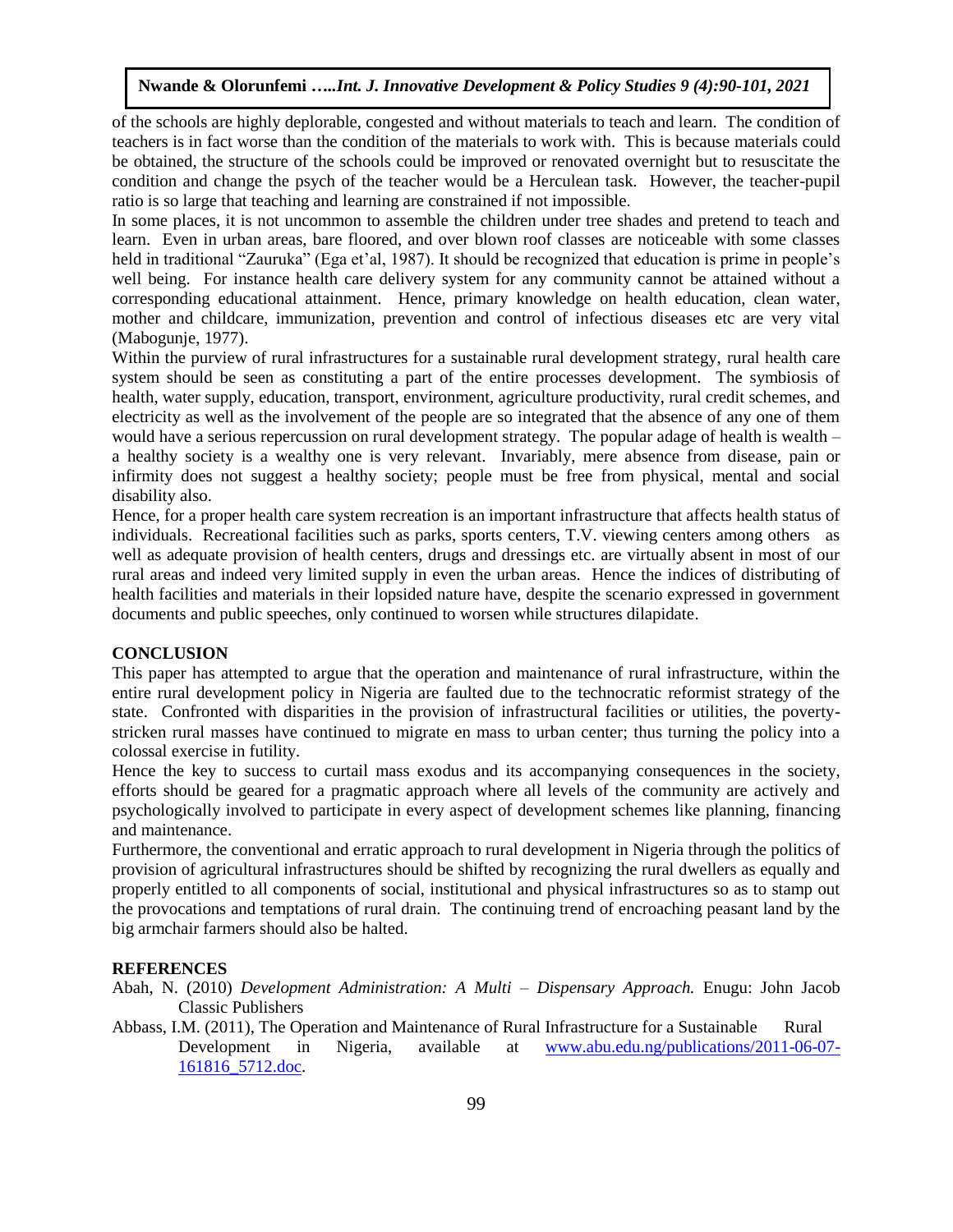- Adedayo, A. (1998), "An Evaluation of Public Policies for Rural Development in Nigeria", *Revista do Centro de Estudos Africanos*, 20-21, 141-152.
- Adedayo, A. (1985), "The Implication of Community Leadership for Rural Development in Nigeria", *Community Development Journal*, Vol.20, No1.
- Adedeji, A. & Onigu, O. (1997), *Nigeria: Renewal from the Roots? The Struggle for Democratic Development*, African Centre for Development and Strategic Studies (ACDESS), London and New Jersey: Zed Books.
- [Akinleye, S.O. \(2007\), "Rural Infrastructure and Household Health Status in Yewa North Local](http://www.unilag.edu.ng/opendoc.php?sno=13823&doctype=doc&docname=$)
- [Government Area, Ogun State". In Aihonsu J.O.Y., Olubanjo O.O., Akinleye S.O. and Okuneye P.A.](http://www.unilag.edu.ng/opendoc.php?sno=13823&doctype=doc&docname=$)
- (eds), *Proceedings of the Farm Management Association of Nigeria Conference*[, Pp. 295-299.](http://www.unilag.edu.ng/opendoc.php?sno=13823&doctype=doc&docname=$)
- Akinola, S.R. (1991), *Self-Help Projects and Rural Development: A Political Perspective, Paper presented at the Fourth National Conference on Political Mobilization for a Stable Third Republic in Nigeria*, organized by the Faculty of Social Sciences, Ondo State University, Ado-Ekiti, 9–11 December.
- Austin, V. (1981), *Rural Industrial Development: A Practical handbook for planning Project Managers and field Staff*, London: Cassell.
- Aziz, S. (1982), Rural *Development Learning from China*, Hong Kong: Macmillan.
- Dean, E. (1972), *Plan Implementation in Nigeria 1962 –1966*, London: O.U.P.
- Diri, N. (2013) Governance and Infrastructural Development in Nigeria: A Study of Rivers State, 2003 2011. A Seminar Paper Presented to the Department of Political Science, University of Nigeria, Nsukka in Partial Fulfilment of the Requirements for the Award of Doctor of Philosophy (Ph. D) in Political Science (International Relations)
- Ega, L.A., et'al (eds) (1987), "*Rural Development Policies in Nigeria"*, The Proceeding of the Fourth National Conference of the Nigerian rural sociological Association held at the Kongo
- Conference Hotel, ABU Zaria, from May 17<sup>th</sup> -20<sup>th</sup>.
- Ele, C. (2006) *Evangelization through Rural Development*. Nsukka: Great AP Publishers Ltd.
- Enugu State (2004) Poverty Reduction Strategy / State Economic Empowerment and Development Strategy SEEDS (2004-2009) Enugu State Government Publication.
- Enugu State (2009) Medium Term Implementation Plan Enugu State Vision 2020 (2010 2013).Enugu State Government Publication.
- Enyi, J. E. (2014) "Rural and Community Development in Nigeria: An Assessment." *Arabian Journal of Business and Management Review* (Nigerian Chapter). Vol. 2, No. 2.
- Ijere, M. O. (1992) *Leading Issuesin Rural Development.* Enugu: ACENA Publishers.
- Kahn, A. (1979), *Social Policy and Social Services*. 2nd Ed., New York: Random House.
- Mabogunje, A.L. (1974), Infrastructure in Planning Process: Town and Country Planning, England: University of London.
- Mabogunje, A.L. (1977), Issues in Nigeria Urbanization, in *Urbanization and Nigerian Economic Development*, Proceedings of the Nigerian Economic Society.
- McNeil, M. (1993), The Changing Nature of Infrastructure. *The Urban Age,* Vol. 1(3), Pp 1–5.
- Meier, G.M. (1976), *Leading Issues in economic Development*, London: O.U.P.
- Modupe, O. (1986), "Rural Areas and Industrialization in Nigeria", Paper presented at the Environmental Planning Week, University of Ife, Ile-Ife.
- Ocheni, S. and Nwankwo, B. C. (2012)"Analysis and Critical Review of Rural Development Efforts in Nigeria, 1960-2010" *Studies in Sociology of Science.* Vol. 3, No. 3. http://www. cscanada.net/index.php/sss/article/view/j.sss. Accessed on 16/2/15.
- Olatunbosun, O. (1975), *Nigeria's Neglected Rural Majority*, Ibadan: Oxford University Press.
- Olowu, D., Ayo, S.B. & Akande, B. (1991), Local Institutions and National Development in Nigeria, Ile-Ife: Obafemi Awolowo University Press.